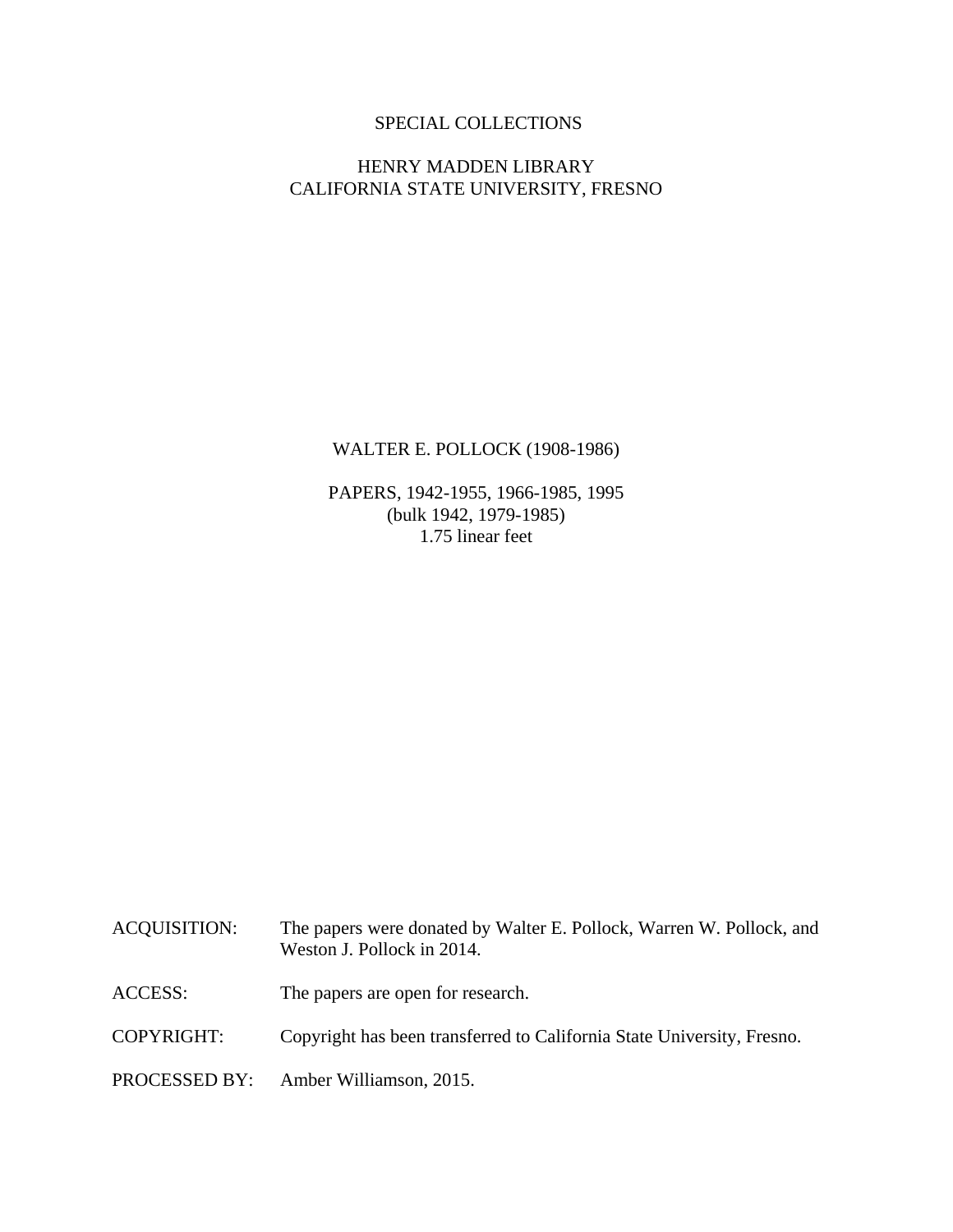## **Biography**

 Walter E. Pollock was born in Florida on June 30, 1908, but moved to Chicago early in life. Later, his entire family moved to Southern California, where Pollock eventually met his wife Grace. After their marriage the couple moved to Bakersfield, California where Pollock eventually got a job with the Works Progress Administration (WPA), which gave jobs in government projects to people suffering in the Great Depression who preferred to work for government assistance instead of taking welfare. His job there entailed building housing and facilities for laborers flooding into California to take jobs in agriculture. He was also in charge of making the facilities into a community, including putting on recreational events for the laborers.

 Following the bombing of Pearl Harbor and the subsequent decision to evacuate all people of Japanese descent from the West Coast, the State Directory of the WPA asked Pollock to head the service division of the Fresno Assembly Center, giving him only ten days to prepare for the new assignment. This center was intended to be a temporary place to incarcerate the Japanese Americans until more permanent facilities could be built in the Midwest. His position with the WPA prepared him well for the task at hand. At the center, Pollock was in charge of making sure there were adequate facilities for food and medical services as well as recreation. Pollock accomplished a nearly impossible feat, preparing these services for thousands of people in barely a week. Beyond just providing facilities for recreation, he was tasked with facilitating and running events such as weddings, a high school graduation and other events to turn the facilities into a community. His job also entailed creating and publishing the center's newsletter and other center communications.

 Pollock considered his main job with the Fresno Assembly Center to make as easy a transition and as pleasant an experience for the incarcerees as he possibly could under the circumstances. During his six months at the Assembly Center, he strove to make a thriving community for the Japanese Americans. In fact, upon the closing of the center in October 1942, Pollock felt he had lost many friends. The center's publication "the Grapevine" even announced the birth of his son in August. The Japanese Americans from the Fresno Assembly Center were transferred to a facility in Jerome, Arkansas.

 After the closing of the center Pollock moved his family to Vancouver, Washington to head the Vancouver Housing Administration. He later moved to Portland, Oregon to head the Portland Housing Authority. He worked in other careers that tried to make life better for others; managing movie theaters, a county fair, and a public utilities district. His experience with the incarcerees had such an impact on him that later in life, Ray Usui took Pollock and his wife on an all-expenses paid trip to Japan thirty-eight years after the closing of the center. Usui was a baseball player incarcerated at Pinedale who helped Pollock create a baseball program in the assembly center. The two remained close friends even after the closure of the center.

Pollock's time at the Fresno Assembly Center was one of the defining experiences of his life. He wanted to prevent the center being forgotten by everyone except those who had been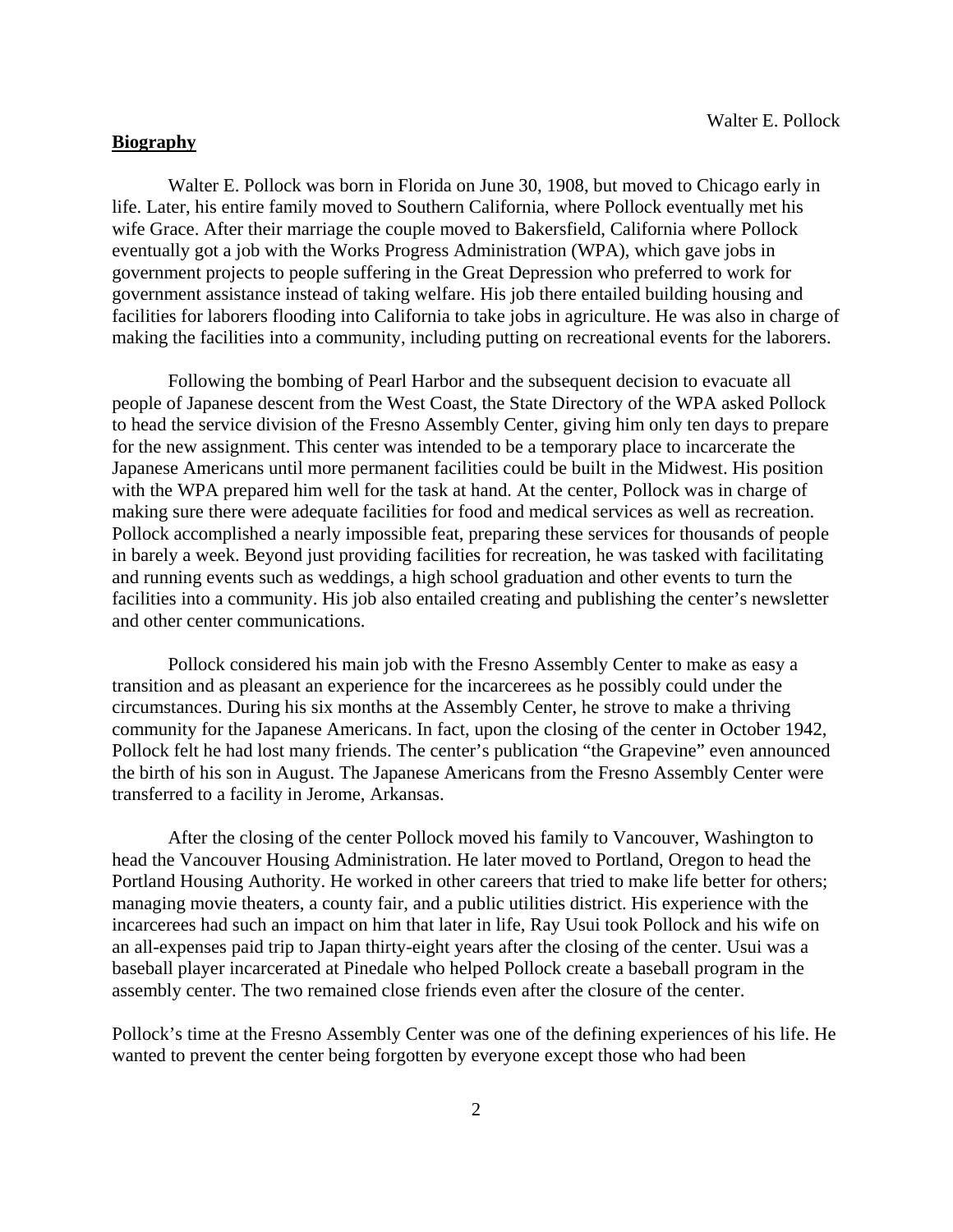## **Biography** (cont.)

incarcerated there. He kept and preserved everything he thought to be important about the center's history. Until his death on January 31, 1986, he had been working on a book of his experiences with the center and its incarcerees, after doing vigorous research into the aspects of the incarceration with which he was not directly involved. Pollock had planned to call his book *The Fresno Assembly Center and a Time Beyond Tomorrow*. The book remains unfinished.

## **Scope and Content Note**

The Walter E. Pollock papers measure 1.75 linear feet and date from 1942 to 1995. The collection is arranged in four series: Fresno Assembly Center, Research, Writings, and Miscellaneous.

The **Fresno Assembly Center** series (1942-1943) contains items from the Center and the incarcerees. In the Blueprints subseries there are twelve hand-drawn blueprints of elaborate enhancements envisioned for the Fresno Assembly Center after the incarcerees were moved in. These blueprints were all drawn by Ben H. Jinkawa in September 1942, while he was being incarcerated at the Center. Among the blueprints are additions to the three hospitals, one of the libraries, the Grapevine press room, the office used for religious services, the barbershop, center store, post office, recreation center, scout building, and even blueprints for sports equipment. In the Bulletins and newsletters subseries there are the bulletins and newsletters from the Fresno Assembly Center, including the initial publications from the center and the Grapevine Bulletin written and edited by the incarcerees. This subseries also contains bulletins from the Tulare Assembly Center and the Jerome Relocation Camp where the incarcerees from Fresno were transferred. The series also includes detailed directories of all incarcerees detained there, including their addresses within the center and their original places of origin within California. Also in the series are Center Regulation Handbooks, detailing rules of the center for both incarcerees and the staff, and a book of sheet music in Japanese.

The **Research** series (1942-1955, 1966, 1970-1985) contains the handwritten notes of Walter Pollock and photocopies of outside sources on several subjects related to the incarceration such as Canadian incarceration, statistics on Japanese Americans prior to the war, military areas on the West Coast, and voluntary migration. He also has handwritten notes, photocopies, and pamphlets related to Fresno and Fresno County and the Fresno Assembly Center, such as location and climate information, incarceree areas of origin, facts about the county and the center, and notes on specific individuals he met in the center. This series also contains a subseries of the Books Pollock collected related to the incarceration of Japanese Americans and were meant to be used as background information and context for his own book. This subseries also contains handwritten lists of the books he had collected, as well as receipts and correspondence between Pollock and the publishing company that helped him locate the books in the series. This series also contains the Reports subseries, which contains two reports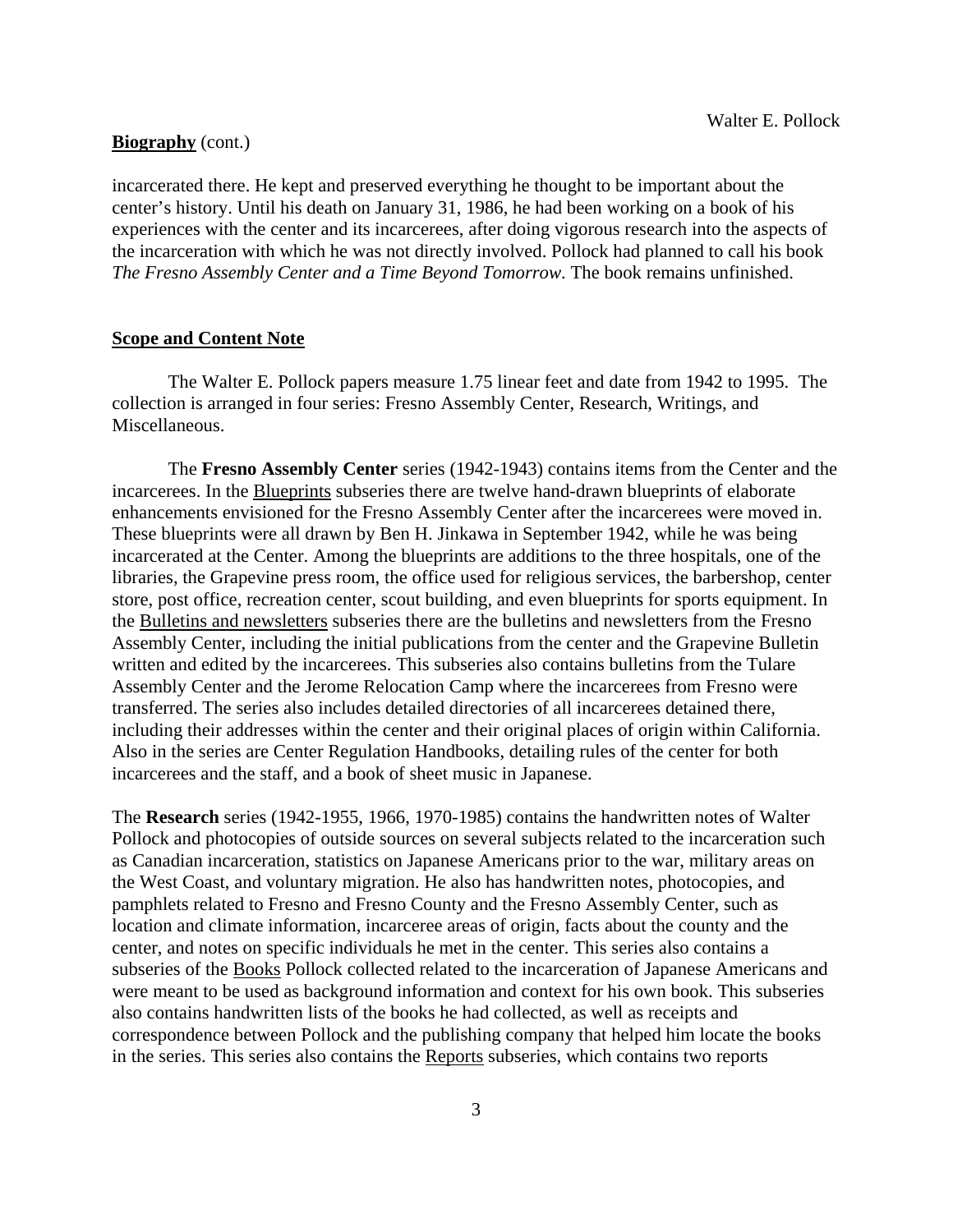### **Scope and Content Note** (cont.)

from the U.S. government on the incarceration.

 The **Writings** series (1983 and undated) contains the first two chapters of Pollock's book *Fresno Assembly Center and a Time Beyond Tomorrow,* including handwritten drafts of these chapters and a typed draft of the first chapter. This series also contains handwritten preliminary scenes and thoughts for the book, as well as ideas for stories, chapter titles, and name changes for the incarcerees described in the book.

 The **Miscellaneous** series (1976-1973, 1995) includes a photocopy of Proclamation 4417 by President Gerald R. Ford regarding the official repealing of Executive Order 9066 and apology for the incarceration. Also in this series are a compilation of newspaper clippings and articles about the incarceration and its lasting impact. Finally, the series includes articles written by Pollock's grandson, Jim Pollock, on his grandfather's experiences in Fresno.

### **Related Collections**

 Violet Kazue de Cristoforo JACL-CCDC Japanese Americans in World War II TOMO Foundation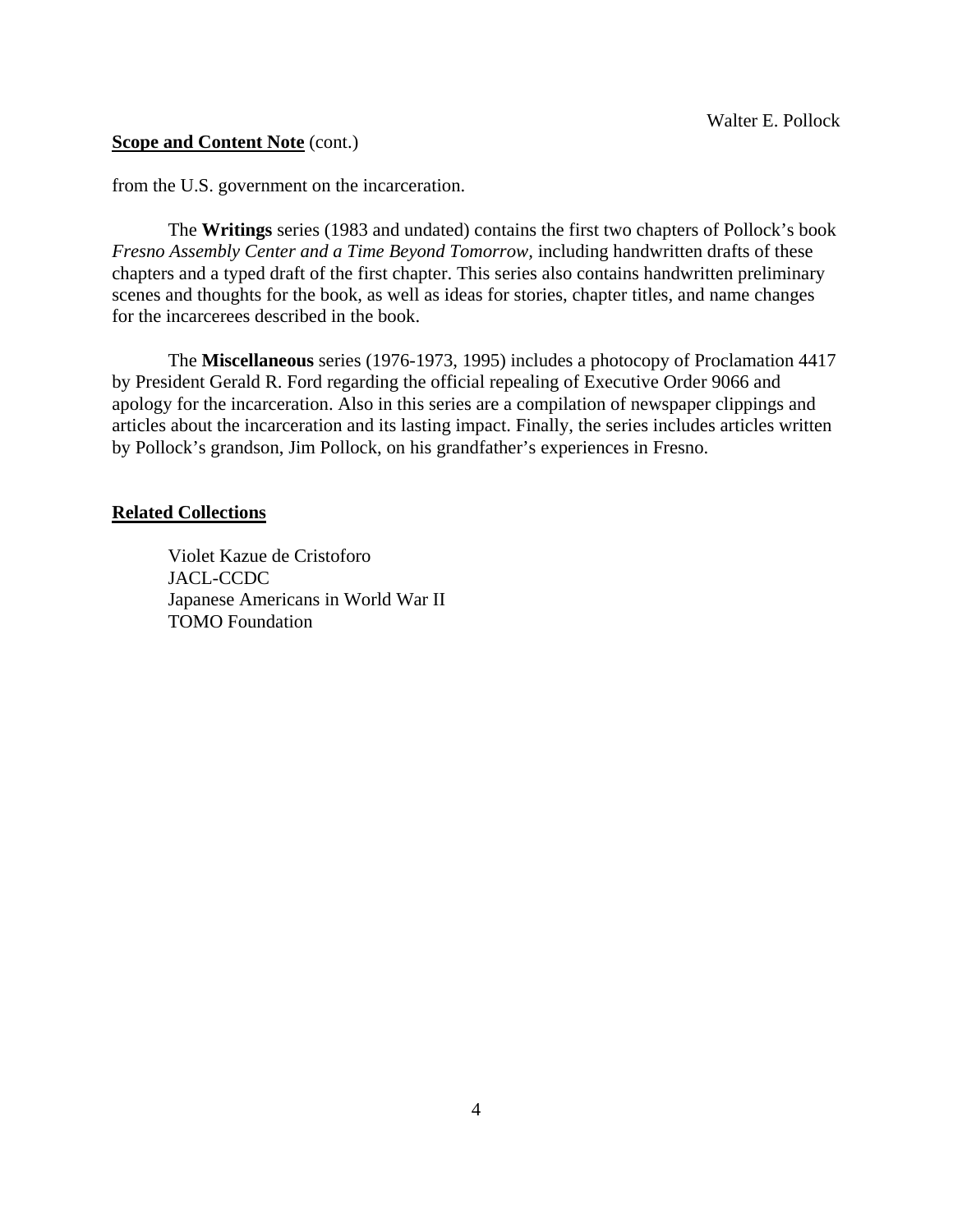### **Box no. Description**

#### Box 1

## **Fresno Assembly Center**

Blueprints [shelved in map case E: drawer 2] Amphitheatre, 1942 Barber shop, interior perspective view, 1942 Center hospitals, September 2, 1942 Center library number 2, September 10, 1942 Grapevine press room, September 15, 1942 Hospital numbers 1 and 3, September 28, 1942 Hospital number 2, September 11, 1942 Office room, September 25, 1942 Recreation center, 1942 Post office and center store, 1942 Scout building, September 4, 1942 Sports, September 20, 1942 Bulletins and newsletters *Communique*, Jerome Relocation Center, Denson Arkansas, 1942 to 1943 *Fresno Assembly Center Bulletin*, 1942 *Grapevine* originals Volume 1, numbers 1-20, 1942 Volume 2, numbers 1-20 and volume 3, numbers 1-4, 1942 *Grapevine* photocopies, 1942 *Tulare news*, volume 1, number 8, June 3, 1942 Center regulations handbook (2 copies), 1942 Fresno Assembly Center directory (2 copies), 1942 Japanese sheet music, undated Sugimoto, Henry. Painting of Fresno Assembly Center [shelved on hanging storage rack 1B] [1942]

### **Research**

### Books

 Bailey, Paul. *City in the sun: the Japanese Concentration Camp at Poston, Arizona,* 1971

 Bloom, Leonard and Ruth Reimer. *Removal and return: the socio-economic effects of the war on Japanese Americans,* 1949

Book lists, undated

Book receipts, undated

 Broadfoot, Barry. *Years of sorrow, years of shame: the Story of the Japanese Canadians in World War II,* 1977

Cleveland, Anne. *It's Better with Your Shoes Off,* 1955.

Conrat, Maisie and Richard Conrat. *Executive Order 9066: the Internment of*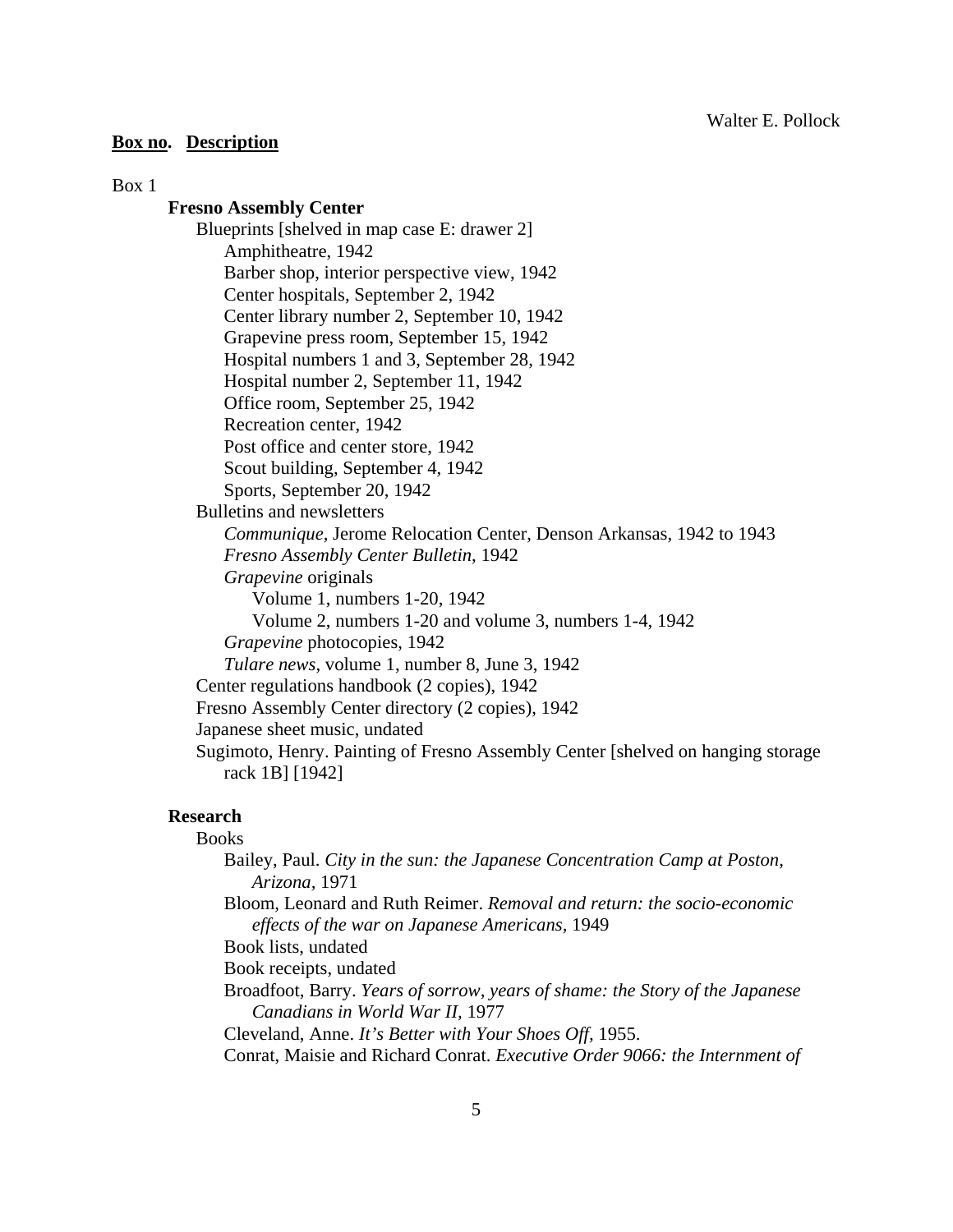# **Box no. Description**

# Box 1 (cont.)

| <b>Research</b> (cont.)                                                     |
|-----------------------------------------------------------------------------|
| Books (cont.)                                                               |
| 110,000 Japanese Americans, 1972                                            |
| Correspondence, Arthur H. Clark Company, 1979-1981                          |
| Edmiston, James. Home Again, 1955                                           |
| Grodzins, Morton. Americans Betrayed: Politics and the Japanese evacuation, |
| 1949                                                                        |
| Hynd, Alan. Betrayal from the East: the inside story of Japanese spies in   |
| America, 1943                                                               |
| McWilliams, Carey. Prejudice: Japanese-Americans, Symbol of racial          |
| <i>intolerance</i> , 1944                                                   |

# Box 2

| Okubo, Miné. Citizen 13660, 1966                                               |
|--------------------------------------------------------------------------------|
| Thomas, Dorothy Swaine. The Salvage: Japanese American evacuation and          |
| resettlement, 1952                                                             |
| Vogel, Ezra F. Japan as number 1: Lessons for America, 1980                    |
| Bulletin and Grapevine notes, undated.                                         |
| Canadian incarceration, 1977 and undated                                       |
| Center restrictions, undated                                                   |
| Correspondence, Department of the Army, 1980                                   |
| Correspondence, notes on inquiries to Fresno Chamber of Commerce and Fresno    |
| County, 1985                                                                   |
| Fresno County and climate information, 1984-1985                               |
| Fresno evacuee areas of origin, undated                                        |
| Map of military areas one and two, undated                                     |
| Notes on all centers, undated                                                  |
| Notes on General J.L. DeWitt's Final Report, Japanese evacuation from the West |
| Coast, undated.                                                                |
| Notes on specific individuals, undated                                         |
| Notes on voluntary migration, undated                                          |
| Occupations of incarcerees in California prior to 1940, undated                |
| Reports                                                                        |
| Conn, Stetson, Rose C. Engleman, and Byron Fairchild. "United States Army in   |
| World War II, Japanese Evacuation from the West Coast." Extracted from         |
| Guarding the United States and its outposts, 1970                              |
|                                                                                |

# Box 3

 DeWitt, General J.L. *Final Report. Japanese Evacuation from the West Coast,* 1942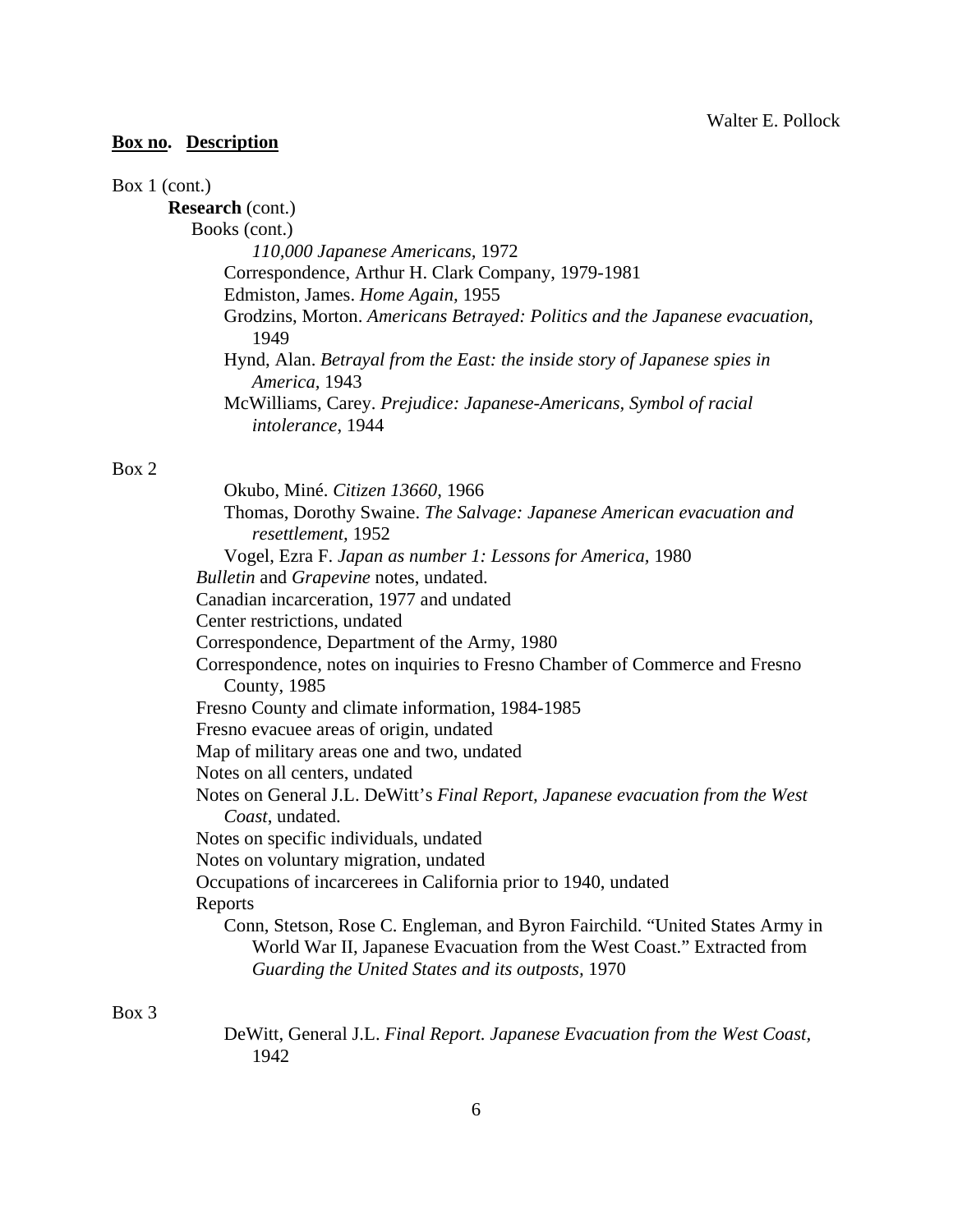### **Box no. Description**

### Box 3 (cont.)

**Research** (cont.)

 Short facts about the Fresno Assembly Center, undated Statistics on families, undated Statistics on incarcerees, undated U.S. Japanese population 1940 and before, undated Miscellaneous research notes, undated

### **Writings**

 *Fresno Assembly Center and a Time Beyond Tomorrow*  Chapter one handwritten, undated Chapter one typed, 1983 Chapter two handwritten, undated Chapter titles, undated Name change ideas, undated Preliminary scene writings, undated Speaking to the assembled incarcerees for the first time, undated Stories to consider, undated Miscellaneous writing notes, undated

### **Miscellaneous**

Gerald R. Ford Proclamation 4417, February 20, 1976 Newspaper clippings, 1979-1981, 1983 Jim Pollock articles, 1995 and undated

### *Oversize:*

### **Fresno Assembly Center**

 Blueprints [shelved in map case E: drawer 2] Amphitheatre, 1942 Barber shop, interior perspective view, 1942 Center hospitals, September 2, 1942 Center library number 2, September 10, 1942 Grapevine press room, September 15, 1942 Hospital numbers 1 and 3, September 28, 1942 Hospital number 2, September 11, 1942 Office room, September 25, 1942 Recreation center, 1942 Post office and center store, 1942 Scout building, September 4, 1942

*Oversize* (cont.):